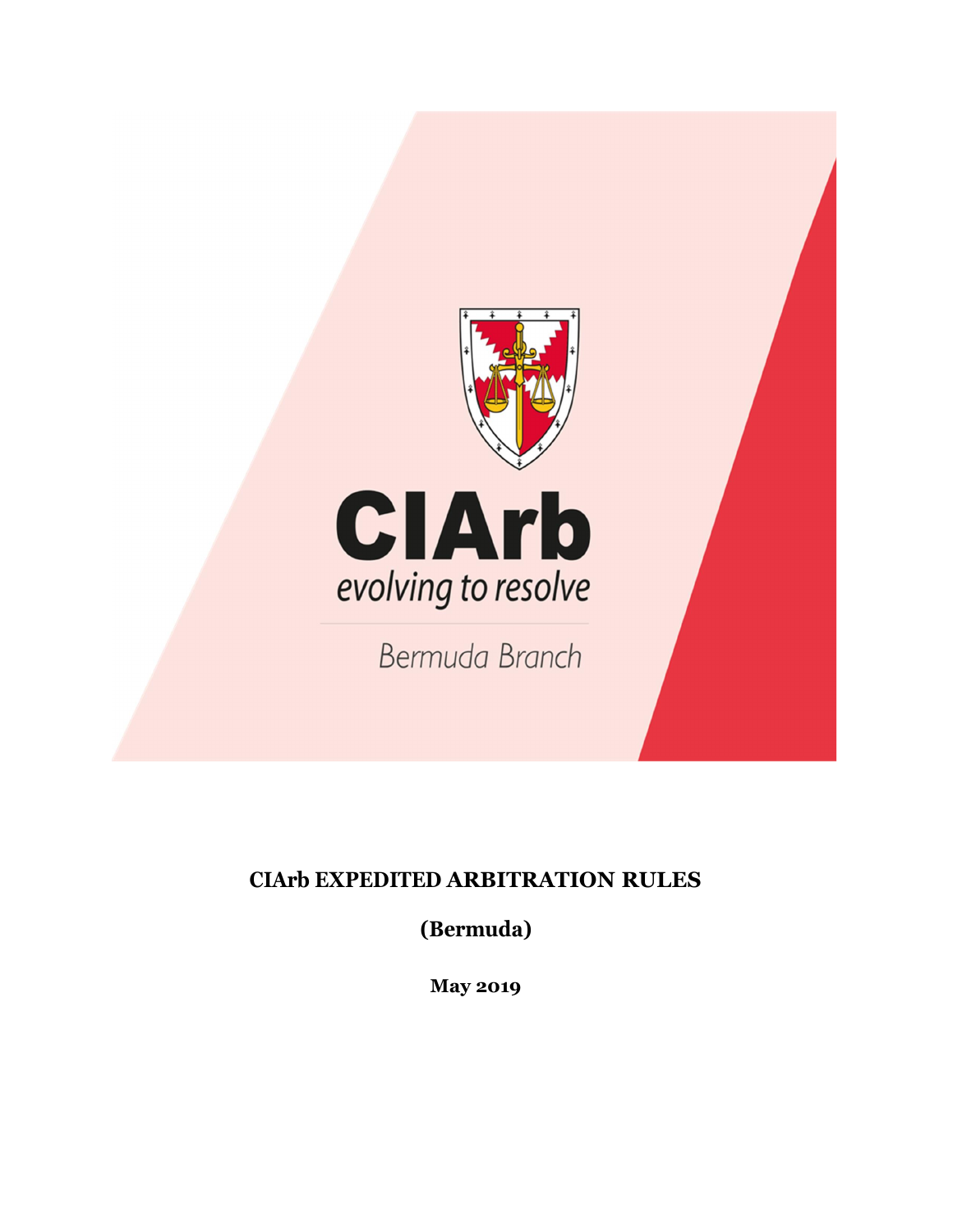Chartered Institute of Arbitrators www.ciarb.org Registered Charity: 803725

The Chartered Institute of Arbitrators is a learned society that works in the public interest to promote and facilitate the use of Alternative Dispute Resolution (ADR) mechanisms. Founded in 1915 and with a Royal Charter granted in 1979, it is a UK-based membership charity that has gained international presence in more than 100 countries and has more than 14,000 professionally qualified members around the world. The Bermuda Branch has been in operation since 1996. While the Chartered Institute of Arbitrators has used its best efforts in preparing this publication, it makes no representations or warranties with respect to the accuracy or completeness of its content and specifically disclaims any implied warranties of merchantability or fitness for a particular purpose.

All rights are reserved. No part of this publication may be reproduced, stored in a retrieval system or transmitted in any form or by any means, electronic, mechanical, photocopying, recording or otherwise, without the prior permission in writing of the Chartered Institute of Arbitrators. Enquiries concerning the reproduction outside the scope of these rules should be sent to the Chartered Institute of Arbitrators' Department of Research & Academic Affairs.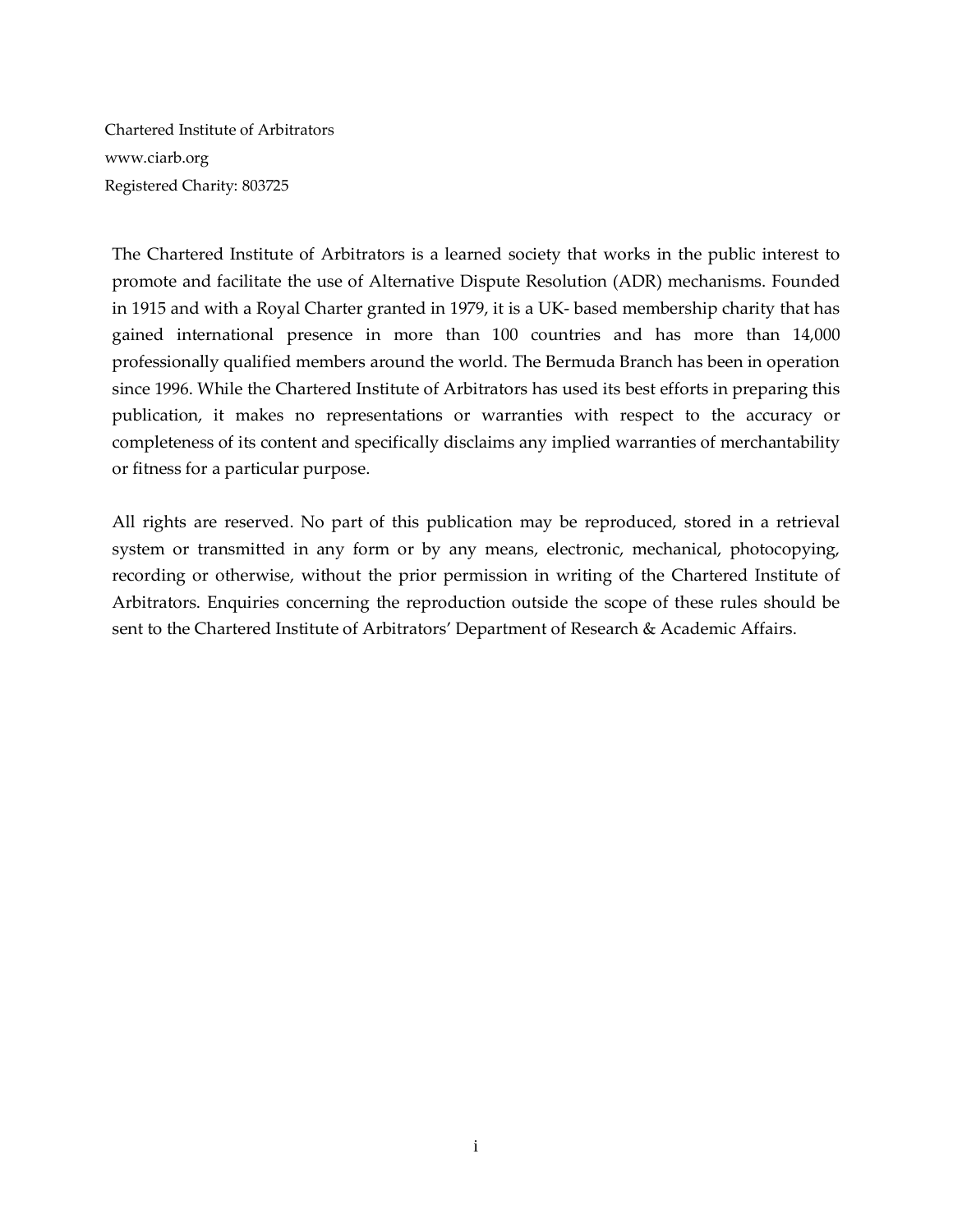## *Rationale* **\_\_\_\_\_\_\_\_\_\_\_\_\_\_\_\_\_\_\_\_\_\_\_\_\_\_\_\_\_\_\_\_\_\_\_\_\_\_\_\_\_\_\_\_**

The Expedited Arbitration Rules (Bermuda) ("EAR") is based on the Chartered Institute of Arbitrators (CIArb)'s Business Arbitration Scheme and is designed to provide simple, costeffective, and timely resolution of disputes of relatively modest monetary value (less than \$50,000) before a sole arbitrator.

The scheme is operated by CIArb's Bermuda Branch alongside the Chartered Institute of Arbitrator (London)'s Dispute Appointment Service ("DAS") and aims to provide parties with a final, legally binding decision on their dispute in less than 90 days from the appointment of the arbitrator, by adopting the simplest procedure tailored to match the dispute in question.

### *Key Features* **\_\_\_\_\_\_\_\_\_\_\_\_\_\_\_\_\_\_\_\_\_\_\_\_\_\_\_\_\_\_\_\_\_\_\_\_\_\_\_\_\_\_\_\_**

- s EAR is aimed at disputes where the amount claimed is less than \$50,000.
- s A fixed fee of \$1,500 is payable by each party on commencement of the arbitration, to cover administrative costs and the arbitrator's fees.
- s A sole arbitrator will be appointed by the Appointments Committee of the Bermuda Branch, following consultation with the DAS, within 14 days of commencement of the arbitration.
- s The statement(s) of case and witness statements shall not exceed 5,000 words.
- s A successful party may not recover more than the fixed fee paid by them plus up to a further \$3,000 towards their costs of the arbitration.
- s The arbitrator will issue an Award in less than 90 days of their appointment.

## **Key Benefits \_\_\_\_\_\_\_\_\_\_\_\_\_\_\_\_\_\_\_\_\_\_\_\_\_\_\_\_\_\_\_\_\_\_\_\_\_\_\_\_\_\_\_\_**

- s Certainty of costs: the fixed fee scheme gives parties ease of mind.
- Speed: the award is issued in under 3 months.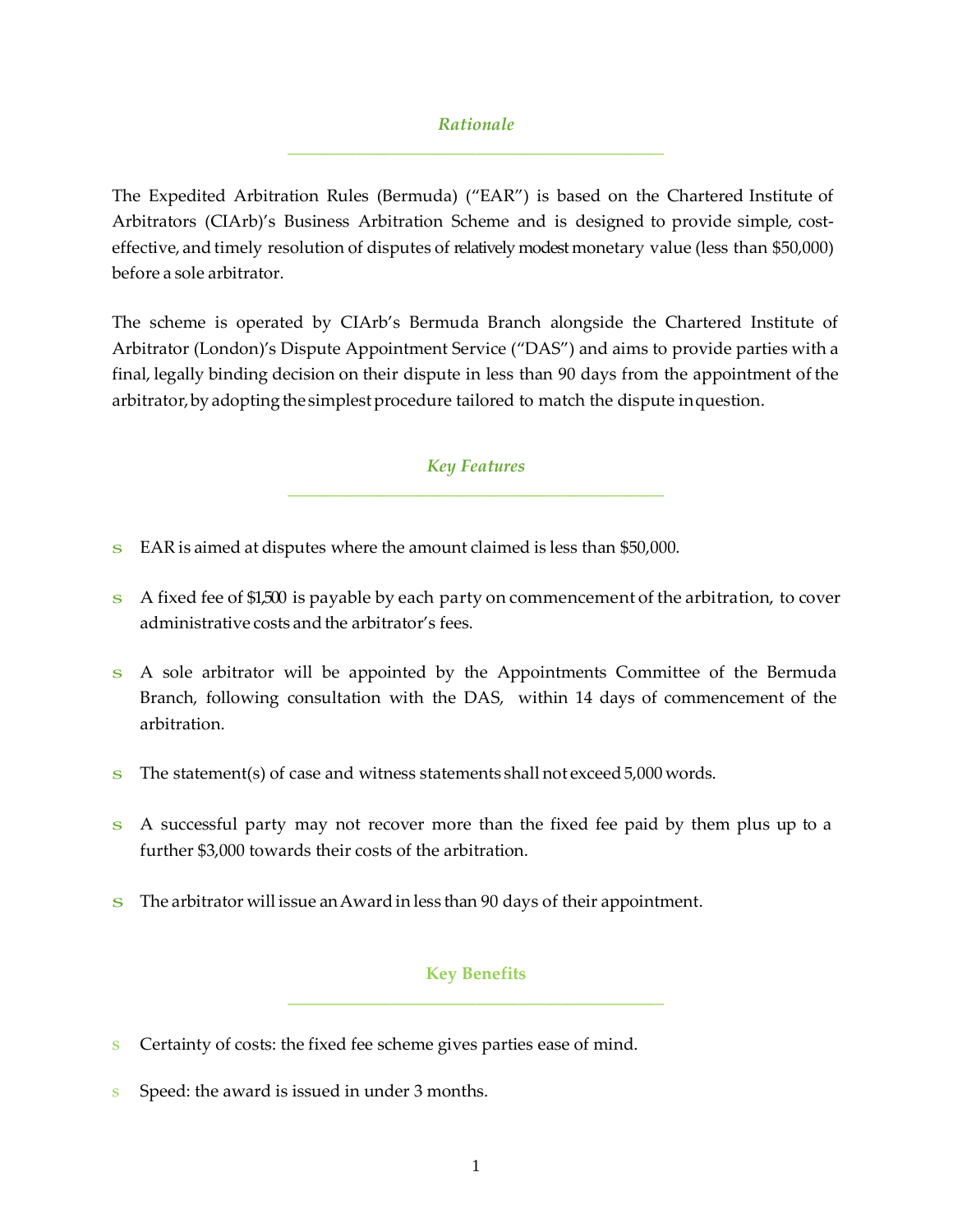- s Formal procedural steps are kept to a minimum.
- s The amount recoverable as legal costs is limited to dissuade parties from incurring legal costs disproportionate to the amount in dispute.
- s Confidentiality: the process is private and confidential.
- s An award can have the same effect as a court judgment.

## *The Small Claims Rules* **\_\_\_\_\_\_\_\_\_\_\_\_\_\_\_\_\_\_\_\_\_\_\_\_\_\_\_\_\_\_\_\_\_\_\_\_\_\_\_\_\_\_\_\_**

- 1. EAR has been developed to provide simple, cost-effective and timely resolution of disputes by a sole arbitrator, for a fixed fee, provided that any monetary claim is less than \$50,000.
- 2. The object is to provide the parties with a final and legally binding decision on their dispute in less than 90 days from the appointment of the Arbitrator, by adopting the simplest procedure appropriate to the dispute.
- 3. An arbitration is commenced when the Dispute Appointment Service *(DAS)* of The Chartered Institute of Arbitrators *(CIArb)* receives a request for the appointment of an Arbitrator *(the Application)*. The Application should contain details of the parties, a brief summary of the dispute and the issues to be determined, and an outline of the relief sought. A copy of the Application form is attached to these Rules. If there is no contractual agreement between the parties to refer disputes to arbitration under the Scheme, the Application should be signed by each party to the dispute.
- 4. The Application should be accompanied by the following:
	- (a) copies of relevant contractual documents, including, in the case of a unilateral Application, a copy of the contractual agreement between the parties to refer their dispute to arbitration under the Scheme;
	- (b) a copy of the Applicant's Statement of Claim (subject to paragraph 11 below); and
	- (c) a fee of \$1,500 per Applicant, which is payable by cheque or bank transfer on or before the date of the Application.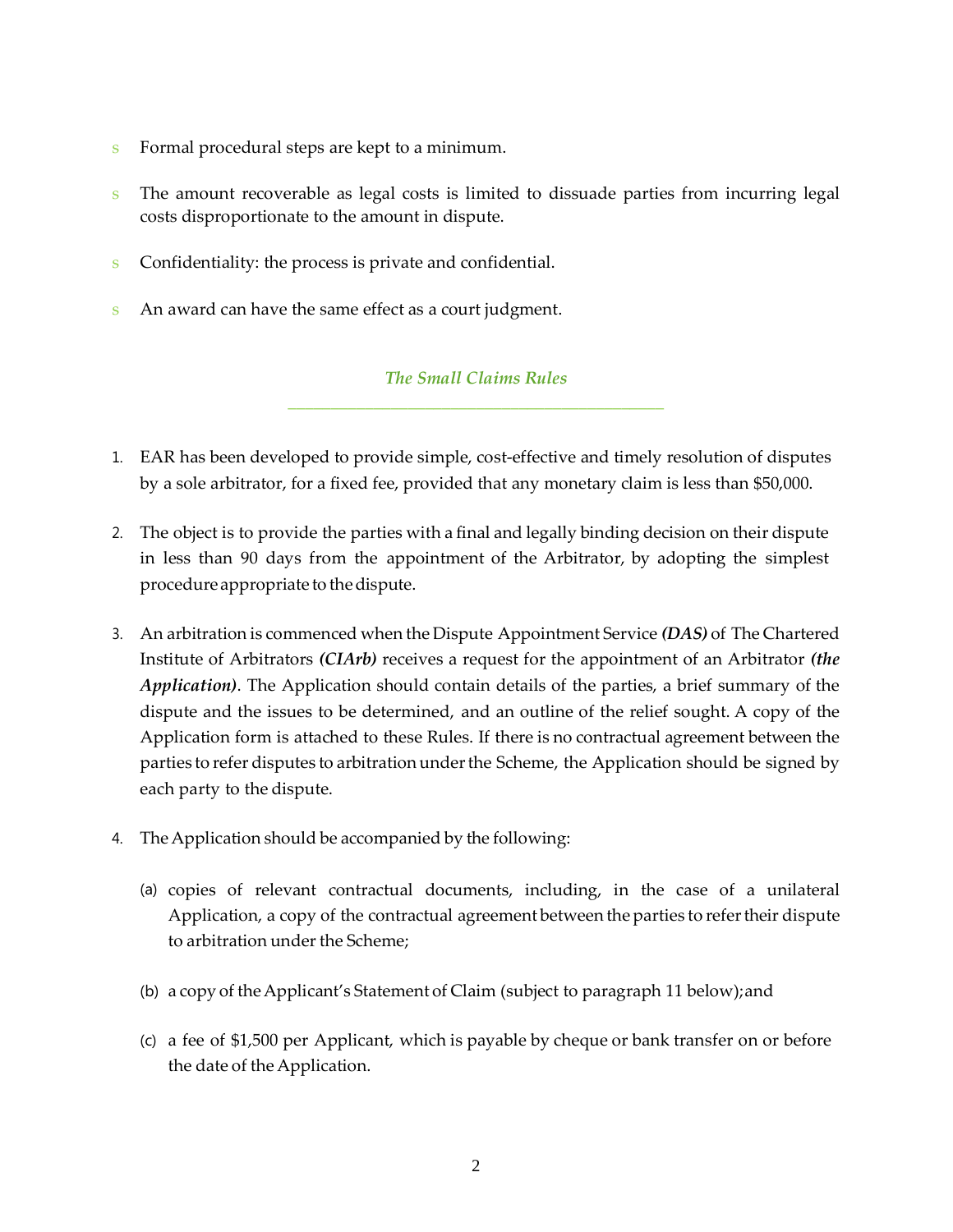- (d) A copy of the Application, and all accompanying documents, should be sent by the Applicant to the Respondent, simultaneously, by courier or by hand. DAS retains the right to refuse to register an Application if any of the requirements in paragraphs 3 and 4 are not complied with.
- 5. Within 7 days of the commencement of the arbitration, the Respondent should send:
	- (a) a fee of \$1,500 per Respondent, payable by cheque or bank transfer; and
	- (b) to DAS and to the Applicant, a Statement of Defence (and Counterclaim, if applicable) (subject to paragraph 11 below).
- 6. If a counterclaim is advanced by the Respondent, but the Respondent fails to pay the fee required under paragraph 5, and/or under paragraph 12 (if applicable), the Respondent's counterclaim may be treated by the Arbitrator and by DAS as withdrawn.
- 7. Failure by the Respondent to pay any or all of the fee required under paragraph 5, and/or paragraph 12 (if applicable) may result in DAS directing the Applicant to pay the remainder of the fee due. Any payment made by the Applicant on behalf of the Respondent will be treated as a debt which the Applicant is entitled to recover immediately from the defaulting Respondent.
- 8. If a counterclaim is advanced, with the Respondent's payment of the fee under paragraph 5, and the value of the Applicant's claim and the Respondent's counterclaim together exceeds \$50,000, DAS will refer the dispute for determination under its Controlled- Cost Arbitration Rules.
- 9. The Arbitrator will be appointed by the Appointments Committee of the CIArb (Bermuda Branch) from a Branch approved panel within 10 days of commencement of the arbitration, and the Arbitrator's details will then be notified to the parties. The Arbitrator will issue a timetable for the arbitration within 7 days of being appointed. All procedural matters are at the discretion of the Arbitrator. Any timetable issued by the Arbitrator should meet the objective of the Scheme, and meet the 89 day deadline prescribed in paragraph 14 for the issue of an award.
- 10. The statements of case (e.g. the Claim, Defence, and Response) must each be signed and dated by a duly authorised representative of the party concerned. All witness statements must be signed and dated by the witness. Unless otherwise directed by the Arbitrator: (i) each side's statements of case and witness statements shall, collectively, be no more than 5,000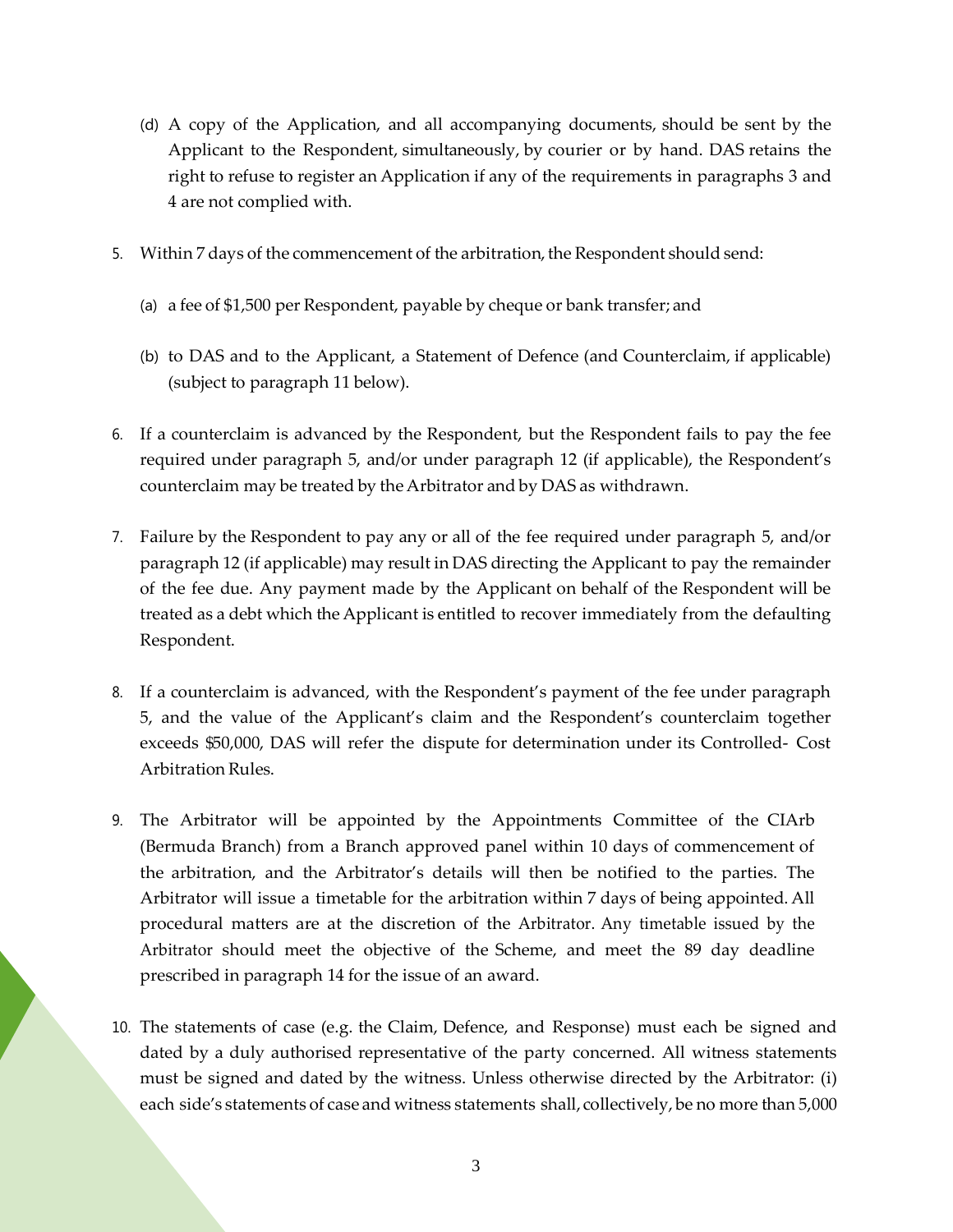words; and (ii) if a hearing is to take place, the hearing bundle shall not exceed one binder.

- 11. Each party may be directed by DAS to make an additional payment following the issue of the procedural timetable if either of following applies.
	- (a) **Half-day Hearing or Meeting**: If the parties require a halfday hearing or meeting with the Arbitrator, an additional fee of \$750 per party will be payable. This additional fee does not include the cost of a venue for the hearing or meeting, the Arbitrator's expenses for the hearing or meeting, or any other expenses associated with the hearing or meeting.
	- (b) Site Visit: If a half-day site visit is required, in order for the Arbitrator to better appreciate the matters in dispute, an additional fee of \$750 per party will be payable. This additional fee does not include the Arbitrator's expenses, or any other expenses, associated with the site visit.
- 12. It is for the Arbitrator to decide if one side can recover from the other any costs of the arbitration, which includes the arbitral fees and reasonable legal fees. Unless the parties agree otherwise, one side shall not however recover more than the arbitral fees plus a further \$3,000 towards their legal costs.
- 13. Within 89 days of the Arbitrator's appointment, the Arbitrator will issue to the parties a written reasoned award. The Arbitrator will, simultaneously, send to DAS a copy of his or her award, together with an invoice of his or her charges. Upon receipt of that invoice, DAS will release to the Arbitrator his or her fee.
- 14. If the parties settle their dispute after commencing the arbitration, they must inform DAS and the Arbitrator, if appointed, immediately. In the event of settlement after the Arbitrator has been appointed, DAS will release to the Arbitrator his or her fee, upon receipt of the Arbitrator's invoice.
- 15. The Arbitration Act 1986 shall apply to the arbitration and the Arbitrator shall have all the powers available to an Arbitrator under such Act.
- 16. All communications will be in writing and any correspondence which a party sends to the Arbitrator, or the Arbitrator sends to a party, must be copied to the other party at the same time. Arbitrator should not be copied to correspondence between the parties unless the correspondence specifically relates to a procedural matter on which the Arbitrator is required to take action or be informed of a relevant event.
- 17. Neither CIArb nor any of its officers, agents, or employees will be liable for anything done or